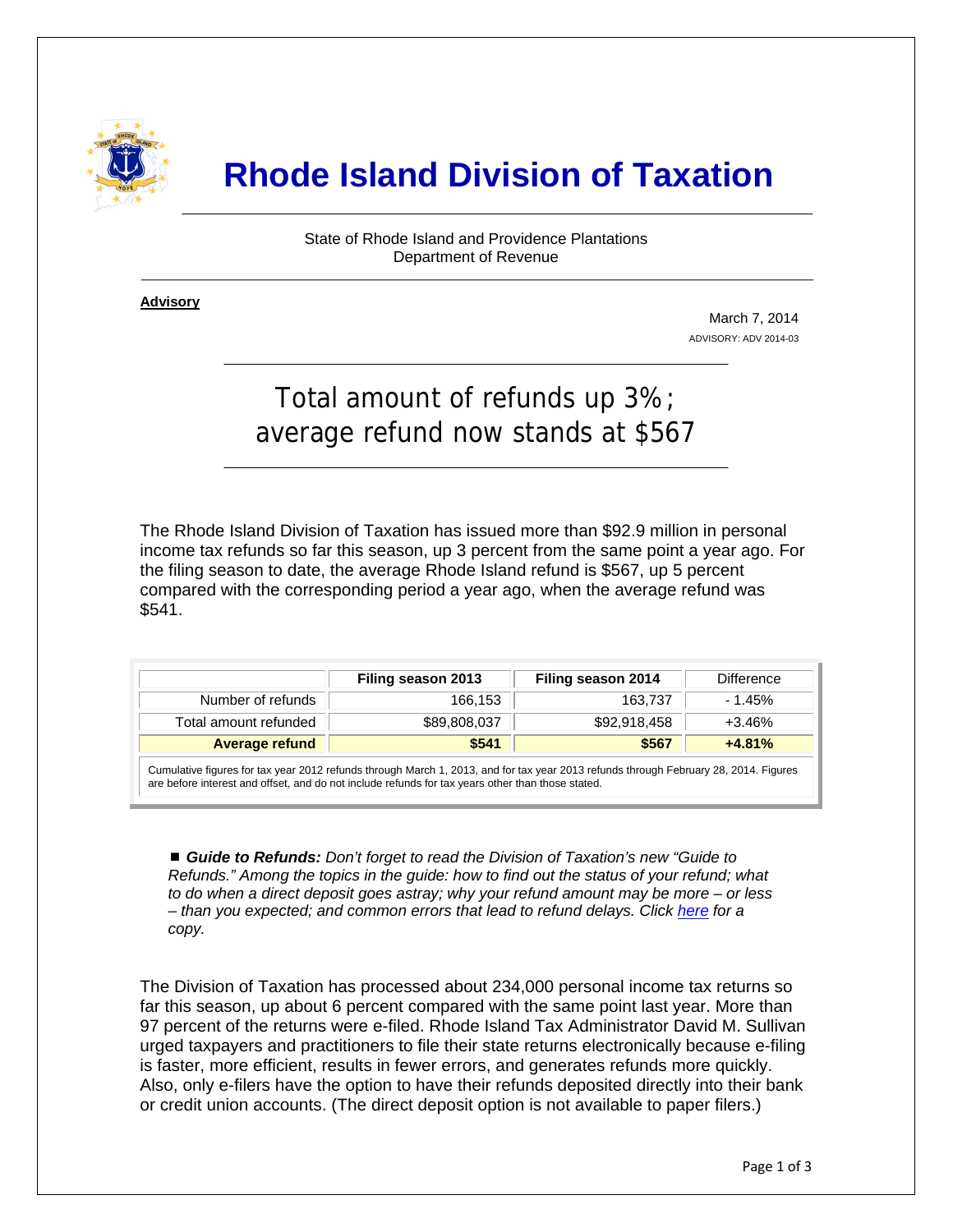|                       | Filing season 2013 | Filing season 2014 | <b>Difference</b> |
|-----------------------|--------------------|--------------------|-------------------|
| E-filed returns       | 212,263            | 226,899            | 6.90%             |
| Paper returns         | 6.034              | 6.921              | 14.70 %           |
| <b>Total returns:</b> | 220,888            | 233,820            | 5.85 %            |
| % of returns e-filed: | 96.10%             | 97.04%             | 0.98%             |

\* "Total returns" also includes figures, not shown here, for paper returns filed with two-dimensional barcodes generated by software used by taxpayers or practitioners.

Table shows cumulative figures for tax year 2012 returns filed through March 6, 2013, and tax year 2013 returns filed through March 5, 2014.

Business taxes: deadlines and forms

Calendar-year C corporations, S corporations, and limited liability companies (LLCs) that have elected to be treated as corporations, all must file their returns on or before March 17, 2014. The usual deadline is March 15, but that falls on a Saturday this year, so the Division of Taxation has made the deadline the following business day: March 17.

Note that a request for an automatic six-month filing extension is made on Form RI-7004. The Division of Taxation does not accept e-filed extensions; Form RI-7004 must be filed on paper. There is an exception: If you make an extension payment online, you don't need to send in an extension form. Here's the address: <https://www.ri.gov/taxation/business/index.php>

Also, even though the Division of Taxation does not accept e-filed extensions, the Division does accept – and encourage – e-filed returns, including e-filed returns that are on extension.

Some other filings are also due on or before March 17, 2014. They include:

- the first corporate estimated tax payments for calendar year 2014, as well as estimated payments for the bank deposits tax, bank excise tax, insurance gross premium tax, and public service corporation tax;
- the annual return for a political organization with \$100 or more of political organization taxable income; and
- the annual bank excise tax return.

The Division of Taxation has consolidated some forms. For example:

 Extensions involving the political organization tax, bank excise tax, and public service corporation tax are now made on Form BUS-EXT.